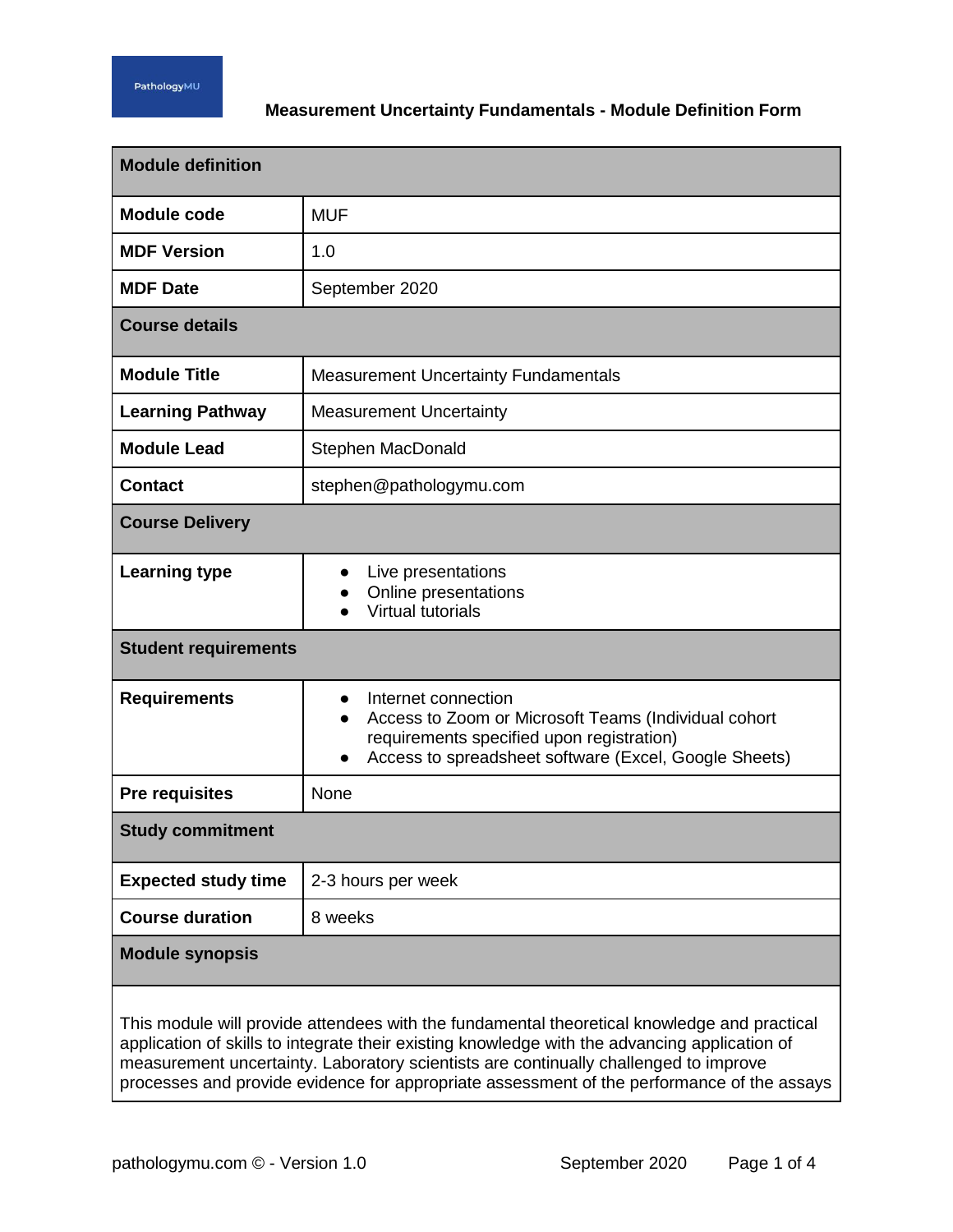#### PathologyMU

# **Measurement Uncertainty Fundamentals - Module Definition Form**

they run. This module demonstrates that a coordinated approach can empower the laboratory scientists to provide objective evidence that their assays continue to provide clinically actionable and analytically acceptable results.

Upon completion of this module, attendees are expected to demonstrate a sound fundamental knowledge and application of MU in their workplace. They will develop the central concepts and principles that are required throughout MU assessment. Upon completion delegates will naturally progress to the next level in the MU pathway - advanced techniques (Module II - MAU) and finally applications of measurement uncertainty (Module III - MUAP).

# **Content outline**

This module focuses on Fundamental aspects of MU assessment:

- The science of measurement essential to understand analytical concepts throughout the module
- Fundamental statistics to ensure familiarity with the terms we are required to know for MU estimation
- Identifying and quantifying uncertainty contributors
- Critically evaluating the methods available to quantify uncertainty from those contributors
- Approaches for Quantitative and Qualitative assays

## **Key resources**

| Online | pathologymu.com<br>pathologyuncertainty.com |
|--------|---------------------------------------------|
|        |                                             |

## **Learning Outcomes**

*All modules provided at pathologymu.com follow the same framework of 6 steps as a pathway to achieve the module learning outcomes. For MU Fundamentals they are:*

| <b>Type</b>                    | <b>Standard to achieve</b>                                                                                                                                                                                                                                                                                                                                                            |
|--------------------------------|---------------------------------------------------------------------------------------------------------------------------------------------------------------------------------------------------------------------------------------------------------------------------------------------------------------------------------------------------------------------------------------|
| Knowledge and<br>Understanding | Upon successful completion of this module, delegates will have<br>developed a full understanding of the terminology, principles and<br>theories that underpin Measurement Uncertainty evaluation.<br>Specifically, statistical concepts and the framework of building an<br>uncertainty budget will allow delegates to be able to apply their<br>knowledge their own assay repertoire |
| <b>Comprehension</b>           | By the end of the module the delegates shall be confident in<br>applying their gained skills and knowledge to established                                                                                                                                                                                                                                                             |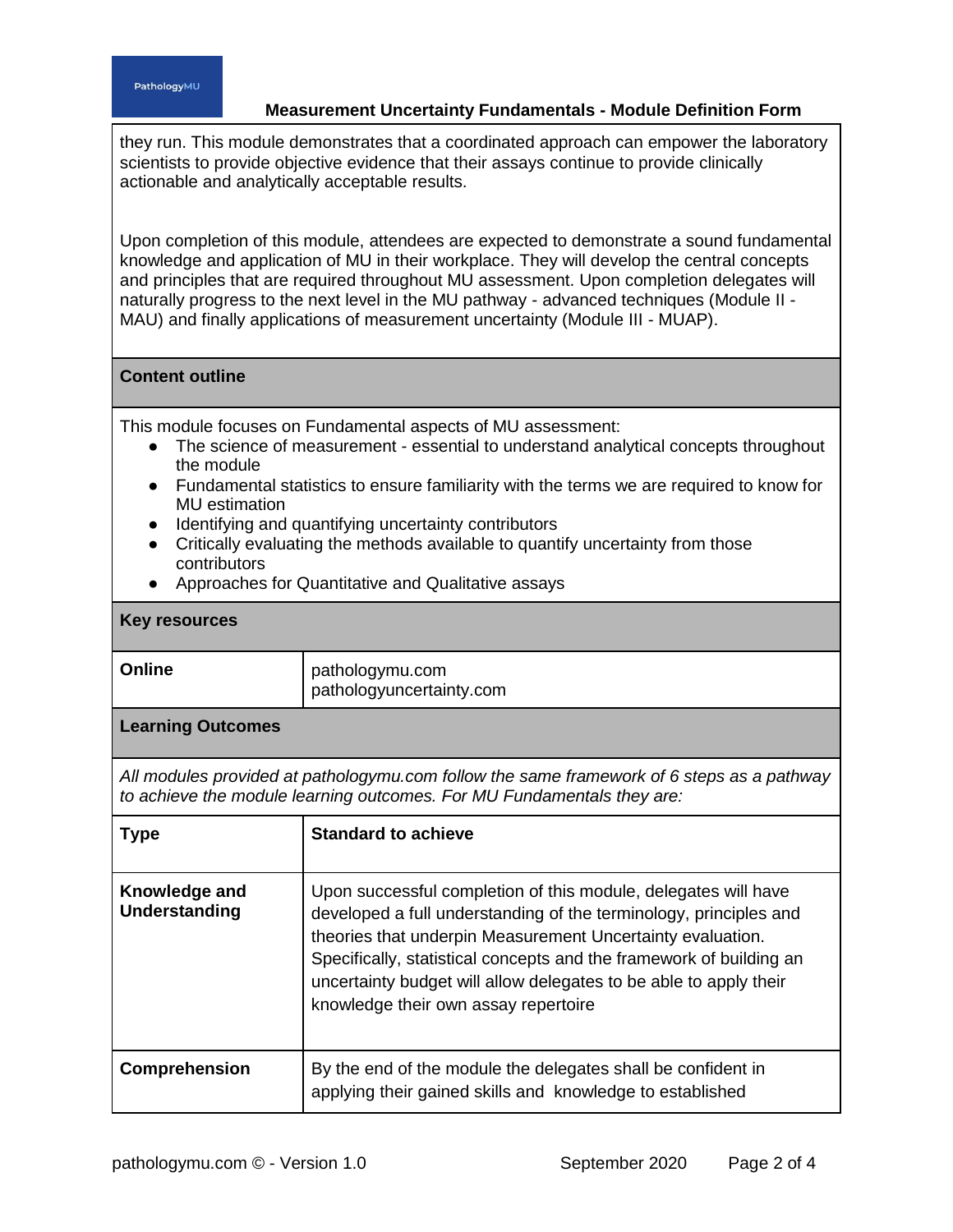| <b>Measurement Uncertainty Fundamentals - Module Definition Form</b> |                                                                                                                                                                                                                                                                                                                     |  |
|----------------------------------------------------------------------|---------------------------------------------------------------------------------------------------------------------------------------------------------------------------------------------------------------------------------------------------------------------------------------------------------------------|--|
|                                                                      | methodology and be able to transfer that knowledge to new, as yet<br>unseen contexts                                                                                                                                                                                                                                |  |
|                                                                      | Delegates will be able to explain, and justify, what approaches have<br>been taken in their local approach stemming from the learning here                                                                                                                                                                          |  |
| <b>Application</b>                                                   | From the outset of the module delegates shall learn what techniques<br>should be applied under what circumstances and will be able to<br>apply the techniques they have learnt following best practices. This<br>will produce analytically robust and clinically useful interpretations of<br>all assays            |  |
| <b>Analysis</b>                                                      | Upon completion of the quantitative and qualitative topics delegates<br>shall obtain the critical skills required to determine what is working<br>and what is not while being able to troubleshoot problems, and<br>improve already embedded processes                                                              |  |
| <b>Synthesis</b>                                                     | Application of the skills learnt during the course project will<br>encourage every delegate to have the confidence to work<br>autonomously, including having the skill set to develop new systems<br>in their own repertoire                                                                                        |  |
| <b>Evaluation</b>                                                    | Upon completion of this first module delegates will have all the skills<br>required to develop and implement a holistic approach to continual<br>evaluation and improvement in performance.                                                                                                                         |  |
| <b>Learning structure</b>                                            |                                                                                                                                                                                                                                                                                                                     |  |
| <b>Live Presentations</b>                                            | Hours: 2<br><b>Details:</b> These sessions facilitate familiarisation with the delivery<br>material of the course and an introduction to expectations for the<br>attendees and the facilitator. The course project is introduced and<br>attendees are encouraged to formulate a plan for delivery of the<br>project |  |
| <b>Online presentations</b>                                          | <b>Hours:</b> 20+ hours of online instructional content.<br>Learning outcomes: All learning outcomes<br>Details: Each topic is presented in a sequential pathway, each topic<br>building on the previous. Topics are opened weekly.                                                                                 |  |